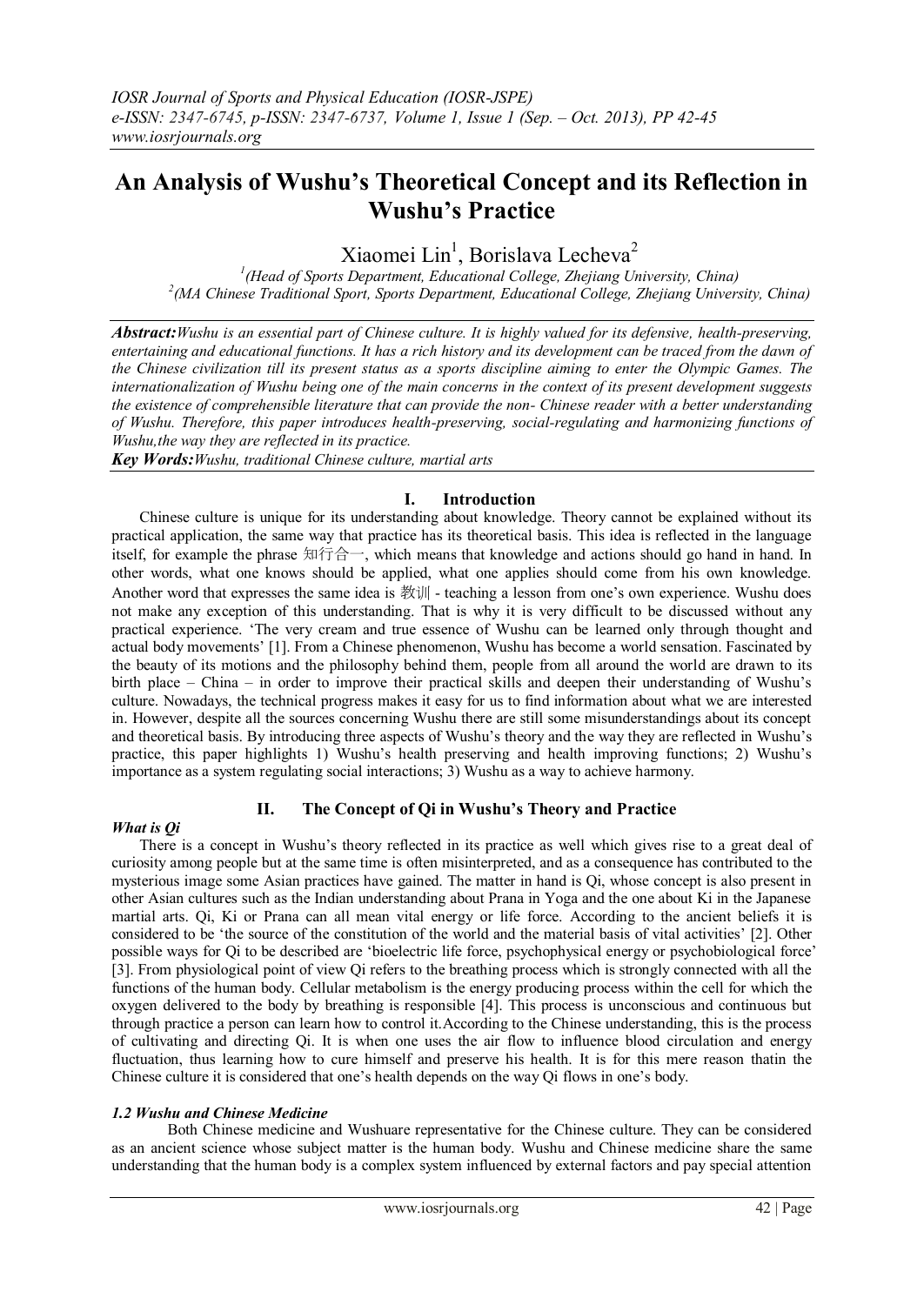to using Qi for both healing and improving one"s health. Together with *jing* (精 body, essence) and *shen* (神 spirit) Qi ( $\leq$  breath) builds the "three internal treasures". The fact that they are not reflected in the Western culture in the same way they are in the traditional Chinese worldview make them look as a secret practice. However, in Wushu they have their own concrete dimensions and can be experienced only through practice. In the Shaolin Quan the dragon stile develops the body, the snake style exercises Qi, the tiger style is for power, the leopard style is used for the bones and the crane style is beneficial for the spirit.These are different types of exercises which influence different functions of the human body and aim at improving one's health and developing better physical skills.

Since ancient times, Chinese people know that the human body consists of energy canals which are responsible for the air flow (Qi) and the blood circulation. There are places in the human body where these canals connect with each other or cross internal organs. Such places are known as acupuncture points, whose manipulation can influence the Qi flow positively or negatively. Both Wushu and Chinese medicine provide people with knowledge about how to do this. Knowing the effect of such manipulation on a person requires from a Wushu practitioner a high level of morality. For that reason, it is highlighted in the Shaolin guidebook about points manipulation that healing and protecting are the only reasons for learning this art [5].

## *1.3Wushu and Qi Gong*

Qi Gong is one of the Chinese traditional regimens. It is a system of breathing exercises that helps cultivating and directing Qi. It can be performed static or dynamic. The first known Qi Gong system is called Dao Yin and dates back to the Spring and Automn Period and the Warring States Period  $(770 - 221 \text{ BC})$ . Later the Five Animals Qi Gong was developed by HuaTou (? – 208) during the Eastern Han Dynasty and in the course of time other systems appeared such as *Ba Duan Jin* and *Yi Jin Jing*[2]. Qi Gong exercises use the air flow to improvethe blood circulation and the way the energy fluctuates within the human body. They start from influencing the internal bodily environment, which eventually results in improving one"s overall health condition. It is a harmonious process that helps a person to cure himself using his own Qi.

Wushu pays special attention to four types of skills one can develop: flexibility, light-footedness, physical qualities such as explosive or muscular power and inner skills which refer to *Jing, Qi* and *Shen*. That is why different Wushu schools have adopted different Qi Gong regimen and use them as a way to develop the inner skills one has. Furthermore, all the Wushu styles have high requirements for the way one breathes during practice. For example in Shaolin Quan, Tai JiQuan and XingyiQuan a practitioner needs to "drop Qi to the Dantian", i.e. a person should use abdomen when breathing in and out and opening and closing a motion should be in accordance to this process.InChinese tradition,Dantian is the center where one"s vital energy accumulates to a higher level [6]. In modern science, two important things happen in this area: this is the place where fat caused by excess food consumption is being stored and later absorbed by the body. This is also where the embryo takes energy from. Therefore, abdominal breathing is crucial in Wushu.There are many motions in the Wushu routines where one"s hand is placed near Dantian or it crosses it. The obvious reason behind this is that in a fighting situation, this is used to block the coming attack. The deeper meaning is that one"s palms, especially the fingers, are considered the most sensitive parts of the human body. When these cross the Dantian area, energy flow is facilitated. There are different ways for Qi to be used depending on the characteristics of every stile. In Nan Quan, for example, which is characterised by its vigorous, athletic motions the breath and sound articulation are specially used for the accumulation of more power. Breathing with movement is a must and mastering the Qi Gong exercises can facilitate this process.

## *1.4 Why Using Qi in Wushu's Practice is Beneficial for one's Health*

"The essence of Wushu is the attacking and defending nature of the movements" [7]. All the Wushu routines are a reflection of a fight. That is why many people think that Wushu"s main purpose is the development of fighting skills. In fact, in the process of Wushu"s practice more importance is attached to preserving and improving one"s health. One the one hand, true martial arts skills can never be developed if one"s health condition does not allow it. On the other hand, true martial arts skills are never developed for attacking people, but for self-defense. The human body is perfect by default. However, stress in daily lifeincreases day by day, which eventually leads to a negative influence on one"s physical and mental health. The lack of physical activity contributes to this trend. This is one of the reasons why doing sports is a perfect way to release stress. Wushu does help people build strong muscles as well as gain more flexibility and even lose weight. On top of this, Wushu is unique in a way that it increases the awareness for the internal functions of the human body. Furthermore, it sharpens one"s senses and develops an intuitive approach to knowledge. This is one of the differences that set Wushu and other Asian practices apart from Western sports. Learning how to cultivate and direct Qi in the Wushu's practice is considered to be more difficult than learning how to control the external motions of the body such as steps, kicks, spins etc. This is reflected in the saying "One who learns fist forms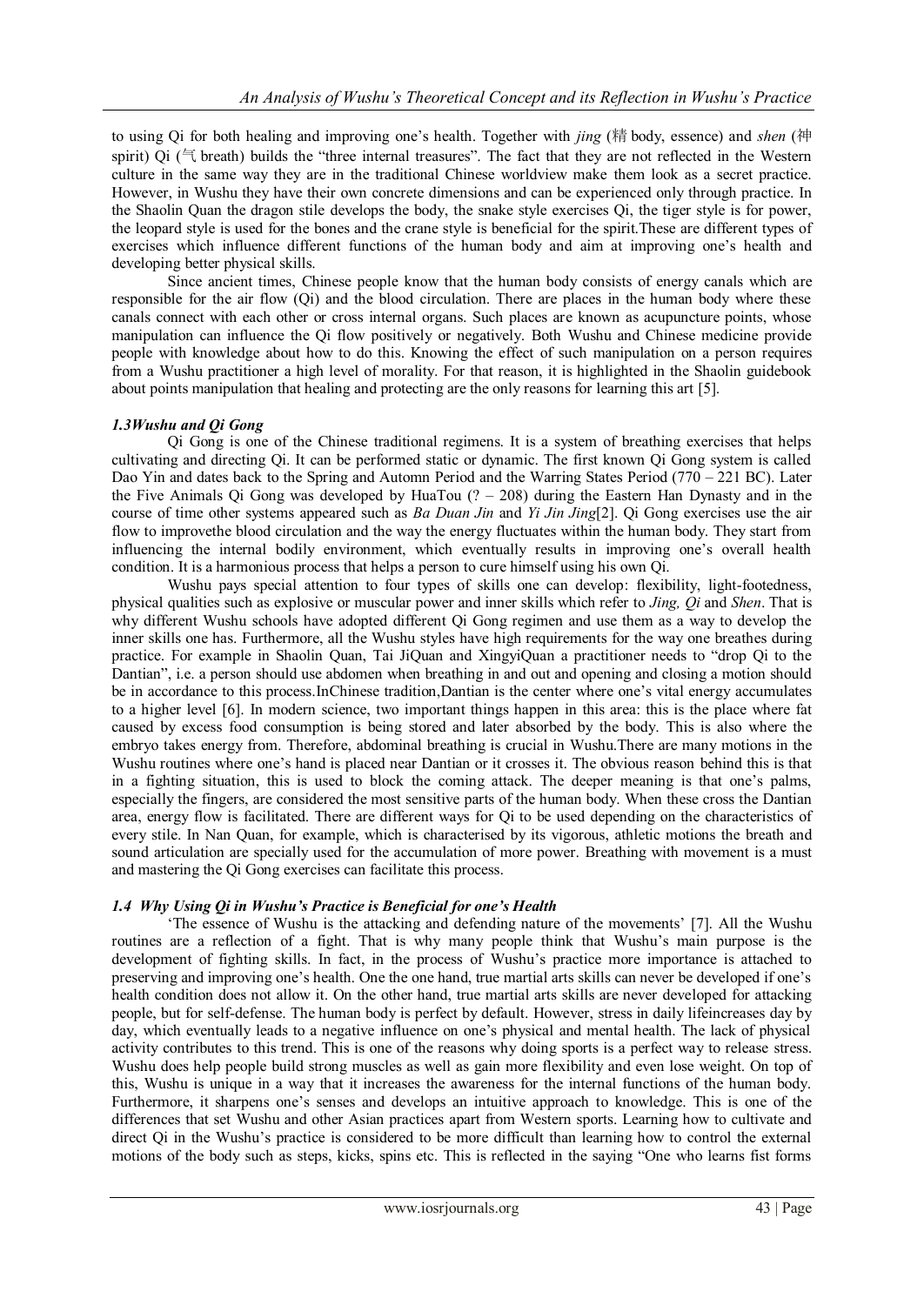without practicing the basis exercise will attain nothing in his lifetime." Therefore, being in a good health is both a requirement for practicing Wushu and a result from the Wushu practice.

#### *What is Wude*

## **III. Wushu and its Social Aspects**

Wushu can be seen as a sports phenomenon which has absorbed essential ideas of Chinese philosophy. It does not aim to harm people and develop fighting skills for the sake of fighting. It has the aspect of attack and defense in its routines but in its understanding about the social interactions a great deal of attention is put to the harmonious relations one should create and maintain with other people. Many people might say that Wushu is mainly practice of the body and does not need to deal with social relations. In fact, it is deeply rooted in Asian culture that teaching someone physical skills goes together with teaching someone social skills. In Yoga this is referred to as Yama and Niyama – guidelines for social interactions. They are considered the first steps one makes when starting the Yoga practice. Chinese culture being part of the Asian one and having influenced other Asian countries as well, highly values the harmony that should exist in all aspects of life. Wushu as a Chinese phenomenon has been strongly influenced by this understanding. That is why in Wushu there are high requirements not only for one"s health condition, but for one"s morality as well. According to an ancient Chinese saying if one wants to learn Wushu, he should first learn how to be a human. Buddhism calls for compassion for all living beings and non-violence, Daoism advocates living in a balance with nature and other people and Confucianism teaches us to kindheartedness. All these ideas have been adopted in Wushu"s theory and contributed to the development of Wushu's martial virtue – Wude, where Wu  $(\vec{\mathbb{R}})$  means military, martial and De (德) means virtue. Wude refers to one"s actions, words, thoughts and social behavior. A Wushu practitioner should not cause any physical harm to others, he should pay attention of the way he uses words, for words can harm, too. Words and actions are expressions of the way one thinks. That is why a person should be aware of what he thinks and the way he interacts within society.

#### *Wulin and its Laws*

Wulin (武林) refers to all the Wushu practitioners regardless of which school they belong. From ancient times it has been clearly defined what is required from a person who wants to learn Wushu. *Shaolin Shi JieYue* are the guidelines for people from the Shaolin school. They need to show respect to the teacher, help other students from the same or any other school, being arrogant is not tolerated. *Yong Chun Bai He Quan* gives ten similar guidelines: a person should not start a fight out of selfishness or arrogance, out of desire to win, to have some kind of profit or be popular among people, wrongdoings, dishonesty, incitation of disharmony between people and playing around with them are strongly discouraged [5]. Fighting means inevitable cruelty. As we can see, Wushu provides people with offensive skills which can hurt the opponent, more importantly with defensive skills, but even more it provides them with the knowledge how to use these skills as a way for selfperfection. In the process of Wushu practice people are taught how to avoid the fight and how to treat others with respect. People practicing together should help each other, practicing in an atmosphere of understanding contributes to the understanding between all the people. A simple and yet clear expression of the idea about respecting people and not causing harm to them is the fist-clenching greeting that originates from the Confucian School. It has been adopted as an official greeting in Wushu competitions and demonstrations and that dates back from ancient times as a symbol of respect and good manners. Even now it is used from both teacher and students in the beginning and the end of a Wushu practice. It appears that practicing Wushu goes together with learning how to live in harmony with other people.

## **IV. Harmony between Human and Nature - Wushu as a Harmonious Path** *Harmony between Body and Mind*

According to the Chinese cosmology there is an original state of harmony between nature and human and one's highest goal is to maintain this state of balance. Everything that helps a person to reach and preserve this harmony is good and beneficial. The way Wushu is practiced is a reflection of this understanding, which is deeply rooted in all the aspects of Chinese culture. In order to be in harmony with nature, one should first reach a state of harmony between body and mind. Unlike Western culture which deals with "body" and "mind" as separate things, in the Chinese culture body and mind are clearly defined and the way they are to be synchronised is present in Wushu"s practice. In the context of Wushu, the motions of the human body can be both internal and external. Internal refers to mind, heart and breathe, which together build the "three internal conformities", while external refers to eyes, hands and legs, which make the "three external conformities". It is a main requirement in all the different Wushu stiles, regardless the fact to which family they belong – NeiJia (internal styles) or WaiJia (external styles) that a person should use both body and mind, if he wants to keep the original harmonious balance with nature. There is another term as well, which is an exact reflection of this idea: *YanShen. Yan* refers to the eyes, part of the "external conformities", while *Shen* refers the spirit, which belongs to the internal ones. Many people consider that the external styles develop only physical abilities. In the Context of Chinese culture, however, body and mind are inseparable and all the Wushu styles have high requirements for using them as one while practicing.The different techniques